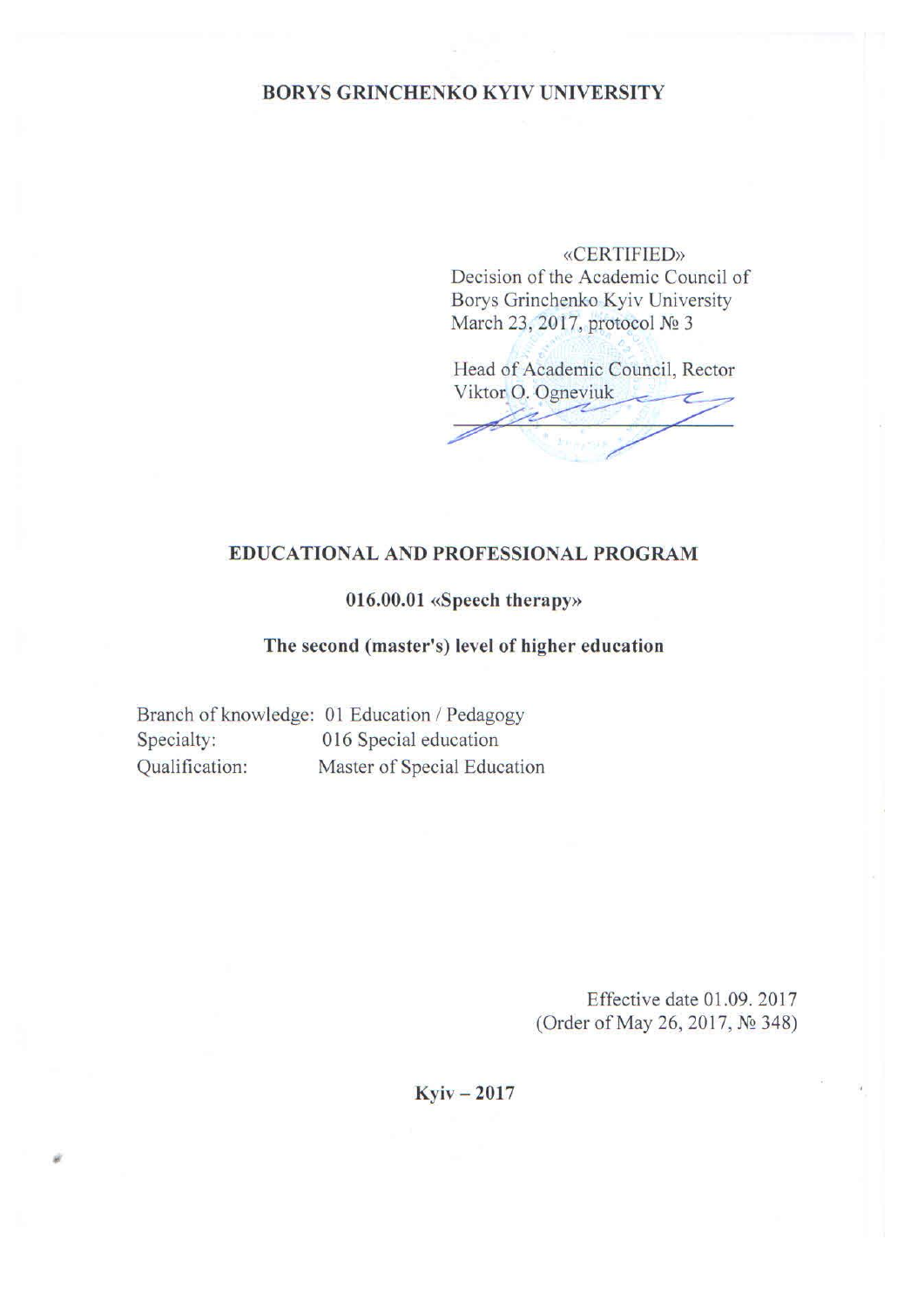### **CERTIFICATION LIST** of educational and professional program

|                                           |        | Department of Special Psychology, Special and Inclusive Education |
|-------------------------------------------|--------|-------------------------------------------------------------------|
| March 15, 2017, protocol $N_2$ 14, $\sim$ |        |                                                                   |
| Head of Department                        | Colley | (Olena V. Martynchuk)                                             |
|                                           |        |                                                                   |

Academic Council of Institute of Human Sciences March 22, 2017. protocol Nº 6<br>Head of Academic Council (Nataliia A. Klishevych)

Scientific-methodical centre of standardization and education quality (Olha V. Leontieva) Head 22.03.2017.

Vice-rector on scientific-methodological and educational work odel (Oleksii B. Zhyltsov) 22.03.2017.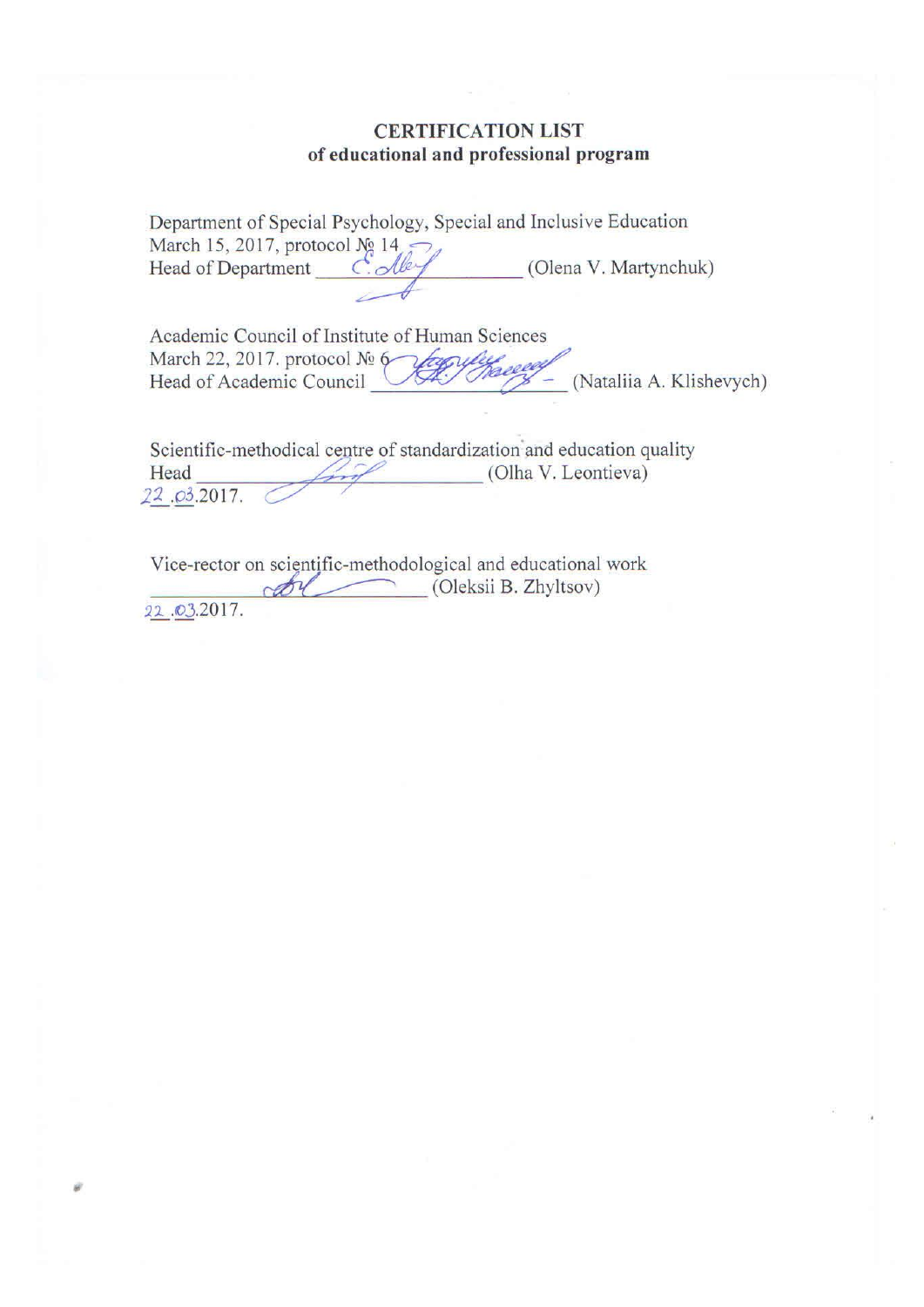### **PREFACE**

The standard of higher education is absent. Meets the interim standard of Borys Grinchenko Kyiv University before the introduction of the officially approved standard of higher education.

Developed by a working group consisting of:

Olena V. Martynchuk, PhD in Education, Assistant Professor, Head of Department of Special Psychology, Special and Inclusive Education;

Tetiana V. Skrypnyk, Doctor of Psychology, Senior Researcher, Professor of Department of Special Psychology, Special and Inclusive Education;

Kateryna V. Lutsko, PhD in Education, Senior Researcher, Assistant Professor of Department of Special Psychology, Special and Inclusive Education;

Oksana P. Taran, PhD in Psychology, Assistant Professor, Assistant Professor of Department of Special Psychology, Special and Inclusive Education.

External reviewers:

Mariia K. Sheremet, Doctor of Pedagogy, Professor, Head of Department of Speech Therapy of Faculty of Special Pedagogy and Psychology of Dragomanov National Pedagogical University;

Eliana A. Danilavichiutie, PhD in Education, Senior Researcher, Head of Speech Therapy Department of Institute of Special Pedagogy of National Academy of Pedagogical Sciences of Ukraine.

Reviews from representatives of professional associations / employers:

Olena V. Bokhno, Head of Department of Preschool, General Secondary and Outof-School Education of Department of Education and Science, Youth and Sports of Kyiv City Council (Kyiv City State Administration).

The educational program has been implemented since 2017. The term for viewing the educational program once every 2 years.

Actualized:

| Date of revision EP / |  |  |
|-----------------------|--|--|
| <b>EP</b> amending    |  |  |
| Signature             |  |  |
| EP<br>guarantor's     |  |  |
| name                  |  |  |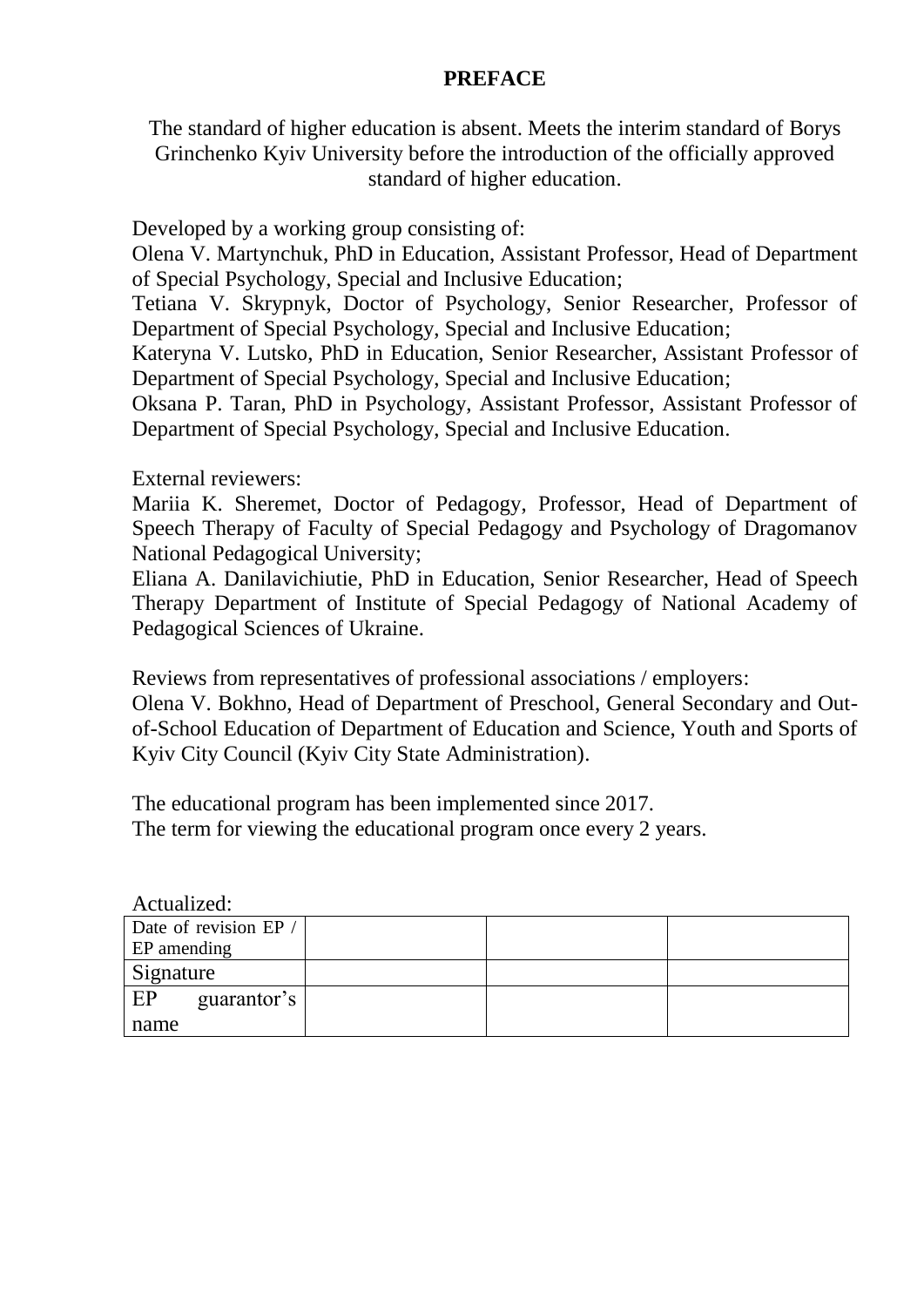## **I. Profile of educational program**

## **Specialty 016 Special education Specialization 016.00.01. Speech therapy**

| Borys Grinchenko Kyiv University<br>Full name of higher<br>educational institution and<br><b>Institute of Human Sciences</b>                          |
|-------------------------------------------------------------------------------------------------------------------------------------------------------|
|                                                                                                                                                       |
|                                                                                                                                                       |
| structural unit                                                                                                                                       |
| higher education degree: Master<br>The degree of higher                                                                                               |
| education and<br>specialty: 016 - Special education                                                                                                   |
| educational program: 016.00.01 Speech therapy<br>qualification title                                                                                  |
| selective specialization: special psychology                                                                                                          |
| Educational qualification: Master of special education                                                                                                |
| professional qualification: teacher-speech therapist, speech therapist                                                                                |
| Official name of the<br>$016.00.01$ – Speech therapy                                                                                                  |
| educational program                                                                                                                                   |
| Diploma's type and scope<br>Master's degree, unitary, 90 ECTS credits, term of study - 1 year 4 months                                                |
| of the educational                                                                                                                                    |
| program                                                                                                                                               |
| Accreditation commission.<br>Availability of                                                                                                          |
| accreditation<br>Ukraine.                                                                                                                             |
| Certificate - Series НД №1191688 issued on September 25, 2017                                                                                         |
| Validity - 1.07.2022                                                                                                                                  |
| National Qualifications Framework of Ukraine - 8th level, FQ-EHEA -<br>Cycle / Level                                                                  |
| second cycle, EQF-LLL - 7ep level                                                                                                                     |
| Availability of a bachelor's degree.<br>Background                                                                                                    |
| Ukrainian<br>Language (s) of teaching                                                                                                                 |
| The validity of the<br>2 years                                                                                                                        |
| educational program                                                                                                                                   |
| Internet address of the<br>http://kubg.edu.ua/images/stories/Departaments/vstupnikam/il/+%20OII%2                                                     |
| 0магістр%20Логопедія.pdf<br>permanent description of                                                                                                  |
| the educational program                                                                                                                               |
| 2 - The purpose of the educational program                                                                                                            |
| To prepare competitive professionals in the field of special education (speech therapy) who have                                                      |
| professionally significant personal qualities and are able to carry out diagnostic, correctional,                                                     |
| educational, advisory, research, teaching, organizational and managerial, cultural and educational                                                    |
| activities in institutions of education, health care and social protection.                                                                           |
| 3 - Characteristics of the educational program                                                                                                        |
| The program of educational and professional direction of training.<br>Subject area (branch of                                                         |
| Special education. Branch of Knowledge - Special Pedagogy, Speech<br>knowledge, specialty,                                                            |
| specialization (if any)<br>Therapy, Special Psychology, Inclusive Education.<br>Disciplines aimed at the formation of professional competencies: 70%. |
| Disciplines aimed at the formation of general competences (Professional                                                                               |
| communication in a foreign language, Pedagogy and Psychology of Higher                                                                                |
| Education) - 5%.                                                                                                                                      |
| Selective academic disciplines (including specialization) - 25%                                                                                       |
| Orientation of the<br>Educational and professional.                                                                                                   |
| Focused on logodiagnostic, log correctional, leadership, organizational and<br>educational program                                                    |
| managerial, teaching, technological competencies.                                                                                                     |
| The main focus of the<br>Special, aimed at training a speech therapist, a teacher-speech therapist.                                                   |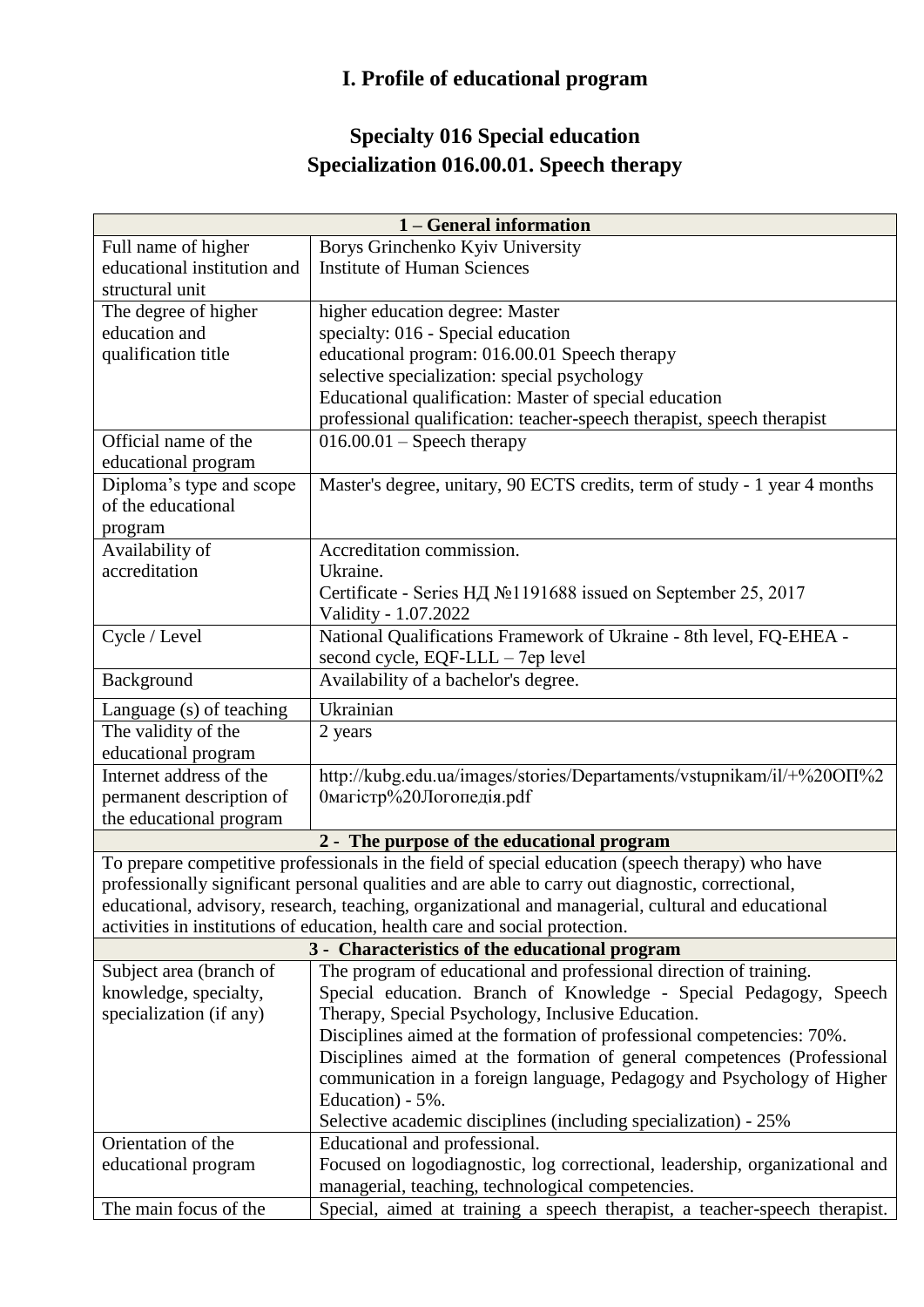| educational program and     | Focused on knowledge, skills and practical skills in the field of education,   |
|-----------------------------|--------------------------------------------------------------------------------|
| specialization              | education and development of children with systemic speech disorders and       |
|                             | early intervention, as well as management of special and inclusive             |
|                             | education.                                                                     |
|                             | Key words: special education, speech therapy, special psychology, inclusive    |
|                             | education, correction-development work, psychological and pedagogical          |
|                             | support.                                                                       |
| Features of the program     | Research-based training; some modules are taught in an interactive form        |
|                             | 4 - Suitability of graduates for employment and further training               |
| Suitability for             | Work places in special and inclusive institutions of pre-school and general    |
| employment                  | secondary education, out-of-school educational institutions, rehabilitation    |
|                             | centers, inclusive-resource centers, medical institutions, institutions of the |
|                             | Ministry of Education and Science, Ministry of Health, Ministry of Social      |
|                             | Policy, etc.                                                                   |
|                             | According to the National classification of professions ДК 003: 2010           |
|                             | specialists who have received education through the educational program        |
|                             | "Speech Therapy" may hold the following primary positions:                     |
|                             | code KII 2340 Teacher of correctional education                                |
|                             | code KII 2340 code 3KIIITP 25160 Teacher-defectologist,                        |
|                             | code KII 2340 code 3KIIIITP 25161 Teacher-speech therapist,                    |
|                             | code KII 3229 code 3KIIIITP 23169 Speech therapist                             |
| Further training            | Post-graduate, PhD programs.                                                   |
|                             | 5 – Teaching and evaluation                                                    |
|                             | The educational process is based on the principles of student-centred,         |
| Teaching and learning       | personally oriented learning, on the basis of competency, system,              |
|                             | integrative approaches. It is introduced e-learning for specific educational   |
|                             | components, training at Centres for Practical Training.                        |
| Evaluation                  | Written and oral exams, computer testing, defence of reports on                |
|                             | pedagogical practices, defence of master's work.                               |
|                             | 6 – Program competencies                                                       |
| Integral                    | Ability to solve complex problems in the field of special and inclusive        |
|                             | education of people with special educational needs, which involves             |
|                             | conducting research, implementing innovations and characterized by             |
|                             | uncertainty of the conditions.                                                 |
| <b>General Competencies</b> | <b>GC1</b> Communicative                                                       |
| (GC)                        | Ability to communicate in the second (foreign) language, to carry out          |
|                             | business communication in professional sphere, ability to work out             |
|                             | professionally orientated foreign scientific and methodical sources.           |
|                             | <b>GC 2 Informational</b>                                                      |
|                             | Ability to find, process and analyse information from different sources in     |
|                             | the process of performing professional theoretical and practical tasks;        |
|                             | ability to apply various information resources for designing solutions to the  |
|                             | actual problems of special pedagogy and psychology in the process of           |
|                             | professional activity.                                                         |
|                             | <b>GC 3 Scientific</b>                                                         |
|                             | Ability to conduct research: to plan, implement, analyse, interpret and        |
|                             | present the results of their own research.                                     |
|                             | GC 4 Information and communication                                             |
|                             | Ability to use information and communication technologies in the               |
|                             | educational space of special and inclusive educational institutions,           |
|                             | rehabilitation centres.                                                        |
|                             | <b>GC 5 Self-education</b>                                                     |
|                             | Ability to learn. Ability to apply modern methods and technologies for         |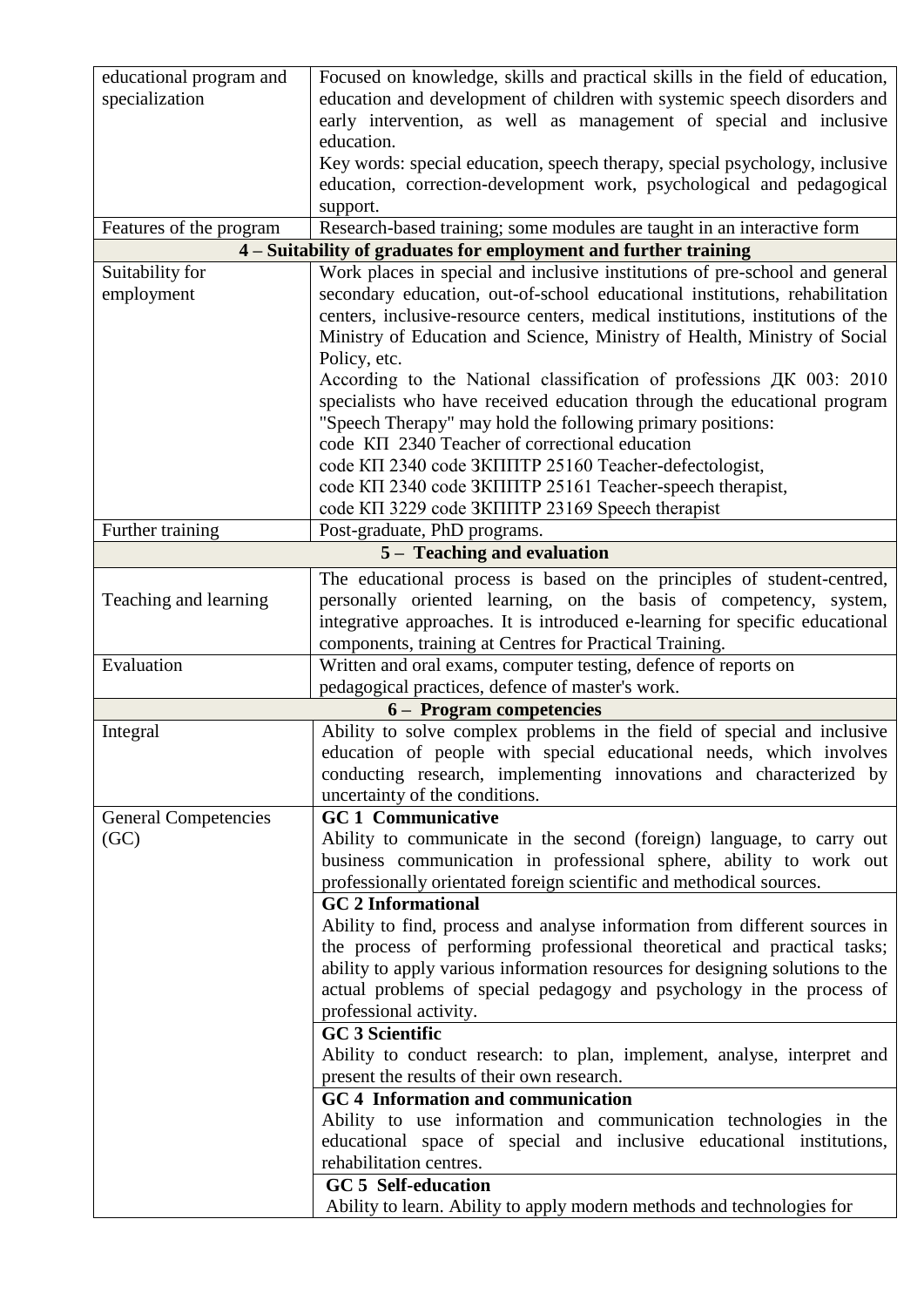|                           | personal and professional growth.                                               |
|---------------------------|---------------------------------------------------------------------------------|
|                           |                                                                                 |
|                           | GC 6 Problem-prognostic                                                         |
|                           | Ability to identify, put and solve problems in professional activities. Ability |
|                           | to apply knowledge and understanding of the basic concepts, theories and        |
|                           | facts for forecasting the strategy of professional activity.                    |
|                           | <b>GC</b> 7 Interpersonal interaction                                           |
|                           | Ability to work in a team to establish effective interpersonal interaction and  |
|                           | coordination with the management, colleagues, children and their parents.       |
|                           | Ability to apply emotional intelligence in professional situations.             |
|                           | <b>GC 8 Deontological</b>                                                       |
|                           | Ability to act on the basis of ethical judgments; constructively interact on    |
|                           | the basis of ethics, tolerance and respect for diversity; understand the        |
|                           | pedagogical, psychological and social consequences of their own                 |
|                           |                                                                                 |
|                           | influences in professional activity.                                            |
| Professional competencies | PC 1 Psychological and pedagogical                                              |
| (PC)                      | Ability to design individual paths of development, education, social            |
|                           | adaptation and integration of people with severe speech disorders on the        |
|                           | basis of the results of their psychological and pedagogical study and the       |
|                           | results of speech therapist examination.                                        |
|                           | PC 2 Diagnostic and analytical                                                  |
|                           | Ability to integrate assessment of development and special needs of people      |
|                           | with speech impairment in order to carry out psychological<br>and               |
|                           | pedagogical support; forecasting their needs in correctional<br>and             |
|                           |                                                                                 |
|                           | pedagogical, special psychological, medical and social services.                |
|                           | PC 3 Logo correction                                                            |
|                           | Ability to carry out purposeful selection of speech therapist technologies      |
|                           | for correction of psychomotor and speech development of children with           |
|                           | severe speech impairment, ability to demonstrate possession of methods of       |
|                           | correction and development of speech activity in various speech disorders.      |
|                           | PC <sub>4</sub> Advisory                                                        |
|                           | Ability to counsel people with violations of psychophysical development,        |
|                           | parents (legal representatives) of a child with special educational needs in    |
|                           | order to identify and implement his or her individual educational trajectory    |
|                           | in a special and inclusive educational environment.                             |
|                           | PC 5 Organizational-managerial                                                  |
|                           |                                                                                 |
|                           | Ability to apply professionally-formed knowledge of educational                 |
|                           | management in the management of a special and inclusive institution of          |
|                           | education, the ability to work with individuals and teams to promote high-      |
|                           | quality comprehensive care for a child with special educational needs.          |
|                           | PC 6 Competence in inclusive education                                          |
|                           | Ability to organize and provide qualitative inclusive education in pre-         |
|                           | school and general secondary education institutions.                            |
|                           | 7 - Program learning outcomes                                                   |
|                           | PLO 1. Ability to demonstrate solid knowledge of comparative                    |
|                           | special pedagogy and speech therapy (systemic speech abnormalities, early       |
|                           | intervention).                                                                  |
|                           | PLO 2. Ability to demonstrate solid professional knowledge and                  |
|                           | skills in the process of providing psychological and pedagogical support for    |
|                           |                                                                                 |
|                           | people with severe speech impairment taking into account their                  |
|                           | psychophysical, age-specific characteristics and individual educational         |
|                           | needs in educational institutions; rehabilitation institutions.                 |
|                           | PLO 3. Ability to demonstrate knowledge and skills in organizing the            |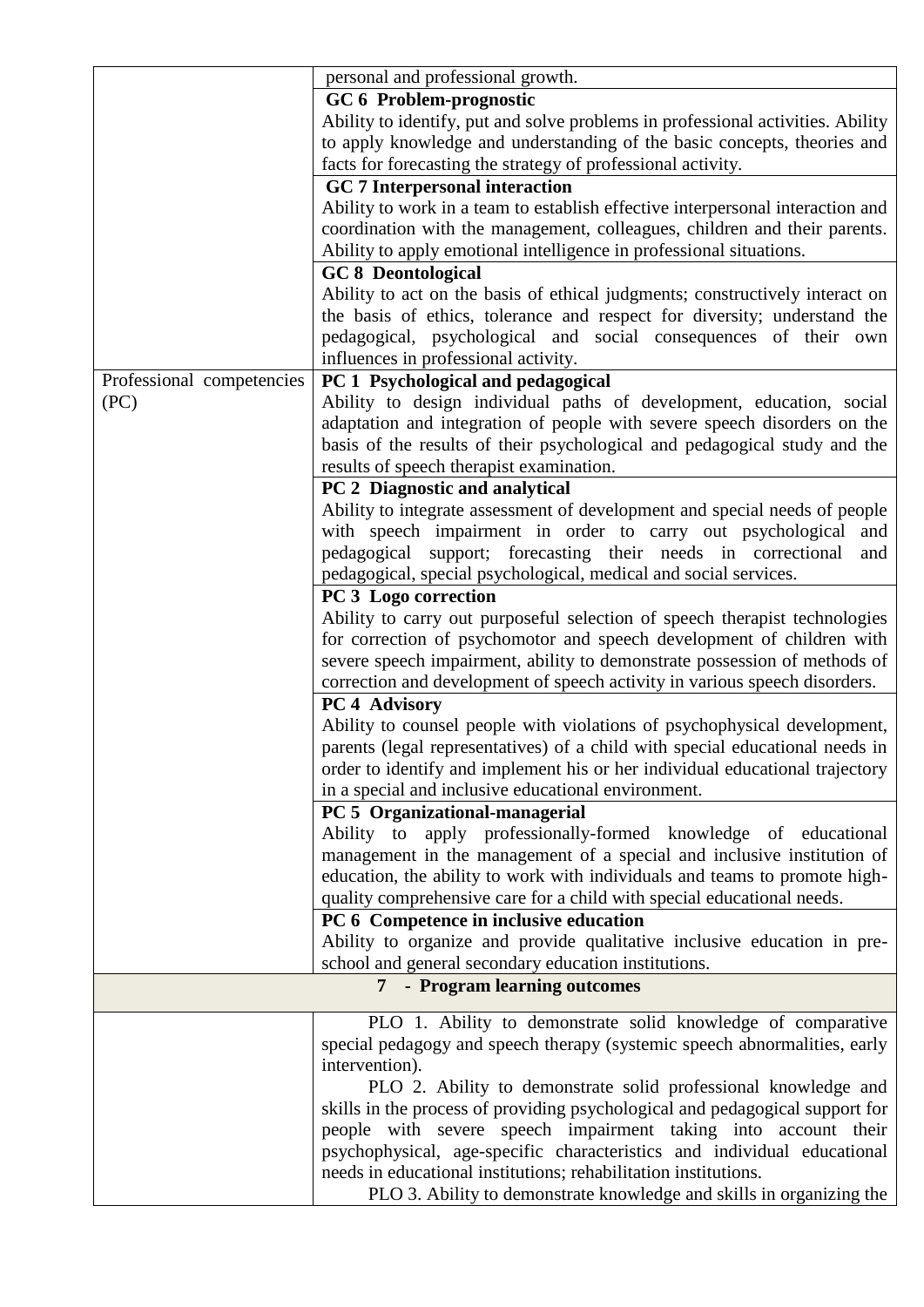educational process of people with severe speech impairment taking into account their psychophysical, age-specific characteristics and individual educational needs.

PLO 4. Ability to demonstrate at sufficiently high level skills to conduct psycho-pedagogical examination of people with special needs and to analyze its results.

PLO 5. Ability to demonstrate a sufficiently high level of possession of a set of logodiagnostic techniques for determining the level of the formation of speech functions and speech activity and the possession of methods for correction and development of speech activity in various speech disorders.

PLO 6. Ability to demonstrate the integration of the results of diagnosis in the process of compilation of psycho-pedagogical and logopedic conclusion.

PLO 7. The ability to demonstrate at a sufficiently high level a rational choice of techniques and technologies for correcting disorders of cognitive and speech development of people with special educational needs; Ability to carry out correctional and pedagogical activities in educational, health and social protection institutions.

PLO 8. Ability to demonstrate the use of modern technologies (including information and communication) for the development of speech activity of persons with disorders of psychophysical development.

PLO 9. Ability to demonstrate the skills in concealing people with mental and physical disorders, members of their families on education, development, family education and social adaptation; teachers of educational institutions, which provide inclusive education for children with special educational needs.

PLO 10. Ability to demonstrate knowledge about the leadership of the educational staff of the educational institution, which carries out training, education and development of children with severe speech disorders.

PLO 11. Ability to demonstrate knowledge of educational management regarding the algorithm of the organization of special and inclusive education and management activities of special and inclusive educational institutions.

PLO 12. Ability to demonstrate the skills to develop a strategy, structure and procedure for conducting research work through a master's study, writing articles, etc.

PLO 13. Ability to demonstrate at a sufficiently high level the skills to work independently (in the process of writing a master's paper, performing individual research tasks) and in a group (in the process of performing tasks in practical classes, during a pedagogical practice).

PLO 14. Ability to act according to the principles of deontology, associated with the professional activities of teacher-speech therapist, speech therapist; awareness of pedagogical, psychological and social consequences in the field of professional activity.

PLO 15. Ability to demonstrate fluency and communication in a foreign language (in English) in the process of solving professional and research tasks.

| 8 – Resource support for the implementation of the program |                                                                              |  |  |  |  |  |  |
|------------------------------------------------------------|------------------------------------------------------------------------------|--|--|--|--|--|--|
| <b>Staffing</b>                                            | The staffing of the educational program consists of the teaching staff       |  |  |  |  |  |  |
|                                                            | of the department of special psychology, special and inclusive education of  |  |  |  |  |  |  |
|                                                            | Institute of Human Sciences. Also it is involved the staff of the Department |  |  |  |  |  |  |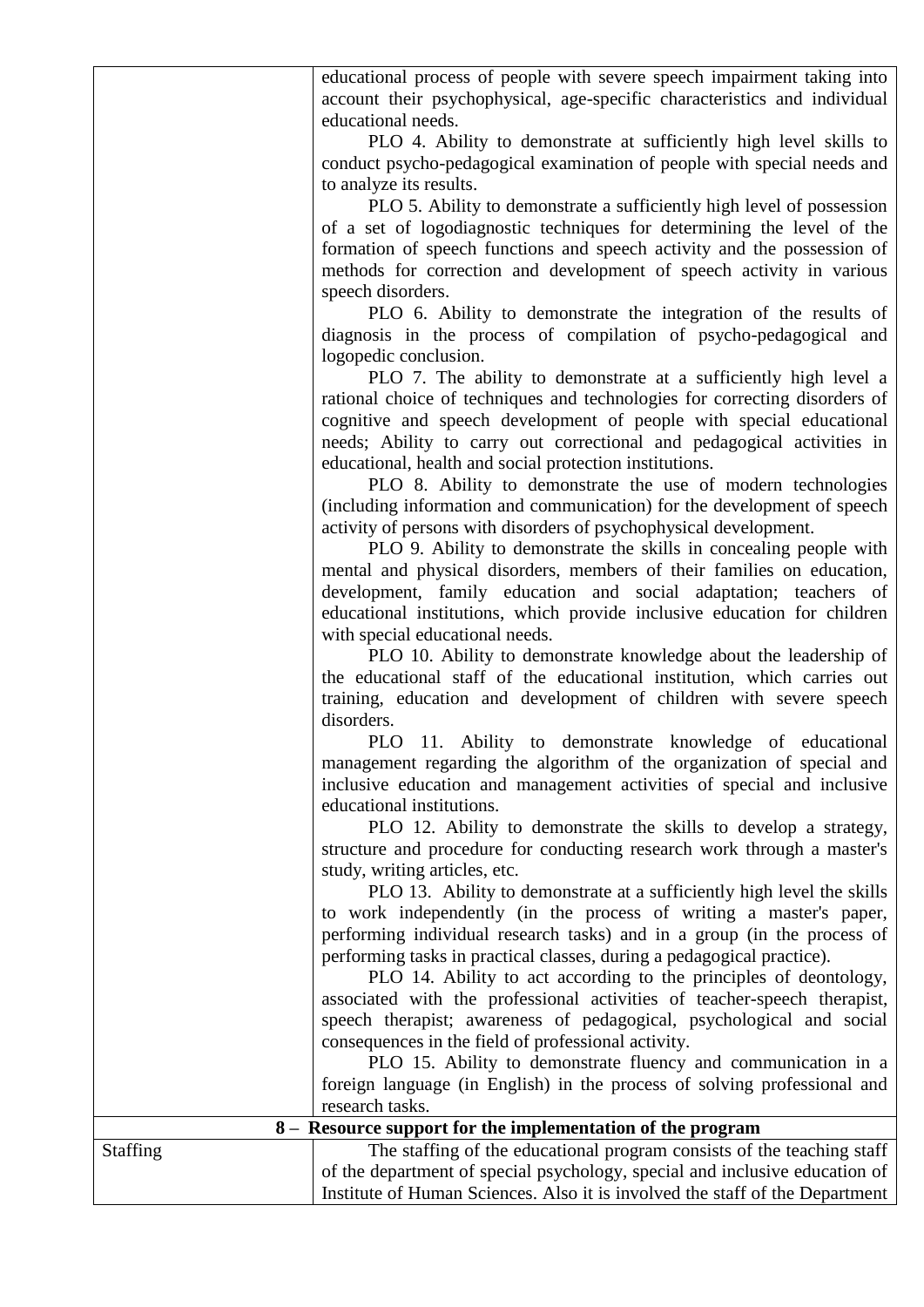|                                 | of English language of Faculty of Law and International Affairs for            |  |  |  |  |  |  |  |
|---------------------------------|--------------------------------------------------------------------------------|--|--|--|--|--|--|--|
|                                 | teaching of certain disciplines according to their competencies.               |  |  |  |  |  |  |  |
|                                 | The practice-oriented nature of the educational program involves a             |  |  |  |  |  |  |  |
|                                 | broad participation of practitioners who are in line with the direction of the |  |  |  |  |  |  |  |
|                                 | program, which enhances the synergy of theoretical and practical training.     |  |  |  |  |  |  |  |
|                                 | The head of the project team and the teaching staff that ensures its           |  |  |  |  |  |  |  |
|                                 | implementation complies with the requirements defined by the Licensing         |  |  |  |  |  |  |  |
|                                 | Conditions for conducting educational activities of educational institutions.  |  |  |  |  |  |  |  |
| Material<br>technical<br>and    | Relevant                                                                       |  |  |  |  |  |  |  |
| support                         |                                                                                |  |  |  |  |  |  |  |
| Information, teaching and       | Relevant                                                                       |  |  |  |  |  |  |  |
| methodological support          |                                                                                |  |  |  |  |  |  |  |
|                                 | 9 - Academic mobility                                                          |  |  |  |  |  |  |  |
| <b>National Credit Mobility</b> |                                                                                |  |  |  |  |  |  |  |
| International<br>Credit         |                                                                                |  |  |  |  |  |  |  |
| Mobility                        |                                                                                |  |  |  |  |  |  |  |
| foreign<br>Education<br>of      |                                                                                |  |  |  |  |  |  |  |
| applicants of education         |                                                                                |  |  |  |  |  |  |  |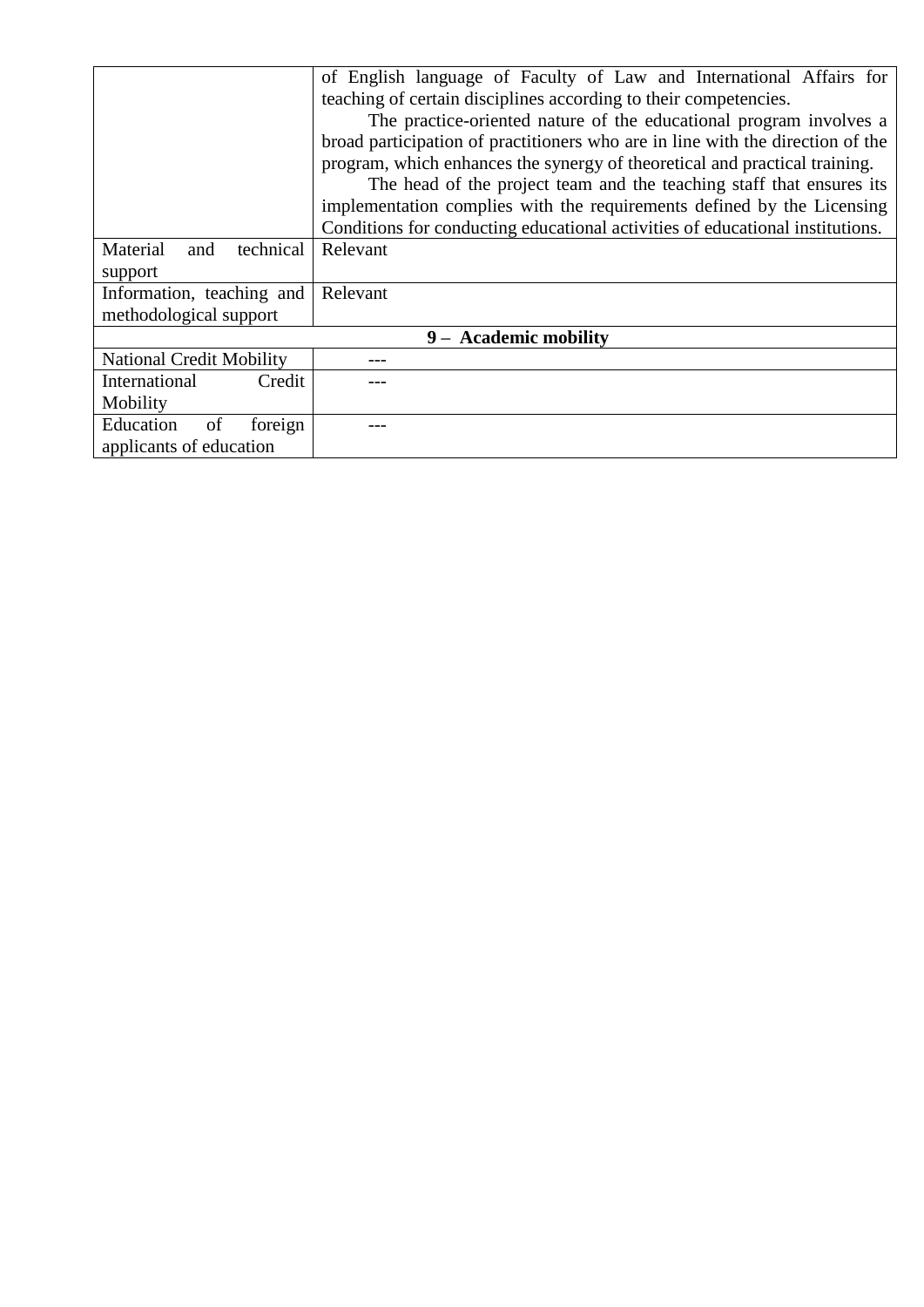## **II. The list of components of the educational-professional program and their logical consistency**

| <b>Extra Enst of components of Ex</b> | Code            | Components of the educational program                         | Credits        | Form of final |
|---------------------------------------|-----------------|---------------------------------------------------------------|----------------|---------------|
| Component                             |                 |                                                               |                |               |
| code                                  |                 | (academic disciplines, course projects                        |                | control       |
|                                       |                 | (work), practice, qualification work)                         |                |               |
| $\mathbf{1}$                          | $\overline{2}$  |                                                               | $\overline{4}$ | 5             |
|                                       |                 | <b>Required components of EP</b>                              |                |               |
|                                       |                 | <b>Formation of general competencies</b>                      |                |               |
| RC <sub>1</sub>                       | EDG.01          | professional<br>language<br>Foreign                           | $\overline{4}$ | Exam          |
|                                       |                 | communication                                                 |                |               |
|                                       |                 | Formation of special (professional) competencies              |                |               |
| RC <sub>2</sub>                       | <b>EDP.01</b>   | Comparative special pedagogy                                  | $\overline{4}$ | Exam          |
| RC <sub>3</sub>                       | <b>EDP.02</b>   | Methodology of psychological<br>and                           | $\overline{4}$ | Exam          |
|                                       |                 | pedagogical research                                          |                |               |
| RC <sub>4</sub>                       | EDP.03          | Management of special and inclusive                           | 6              | Exam          |
|                                       |                 | education                                                     |                |               |
| RC <sub>5</sub>                       | EDP.04          | Innovative techniques of speech therapy                       | $\overline{4}$ | Credit        |
|                                       |                 | massage                                                       |                |               |
| RC <sub>6</sub>                       | EDP.05          | Modern speech therapies                                       | $\overline{4}$ | Credit        |
| RC <sub>7</sub>                       | <b>EDP.06</b>   | Speech therapy Theory and methods of                          | 5              | Exam          |
|                                       |                 | early diagnosis and correction<br>of                          |                |               |
|                                       |                 | development of children with severe                           |                |               |
|                                       |                 | speech disorders                                              |                |               |
| RC <sub>8</sub>                       | EDP.07          | Logopedic correction of systemic speech                       | $\overline{4}$ | Exam          |
|                                       |                 | disorders                                                     |                |               |
| RC <sub>9</sub>                       | <b>EDP.08</b>   | Modern information and communication                          | $\overline{4}$ | Credit        |
|                                       |                 | technologies in special education                             |                |               |
|                                       |                 | <b>Practice</b>                                               |                |               |
| <b>RC110</b>                          | P.01            | Practical training (in the field of training                  | 7,5            | Credit        |
|                                       |                 | in educational institutions)                                  |                |               |
| <b>RC11</b>                           | P.02            | Practical training (in the field of training                  | 7,5            | Credit        |
|                                       |                 | in medical institutions)                                      |                |               |
| <b>RC</b> 12                          | P.03            | Pre-diploma (research)                                        | 6              | Credit        |
|                                       |                 | Certification                                                 |                |               |
| <b>RC13</b>                           | EA.01           | Writing the master's paper                                    | 6              | Exam          |
| <b>RC</b> 14                          | EA.02           | Defence of master's paper                                     | 1,5            |               |
|                                       |                 | The total volume of required components:                      | 67,5           |               |
|                                       |                 | <b>Optional EP components</b>                                 |                |               |
|                                       |                 | Optional block 1 (Select specialization "Special Psychology") |                |               |
| OC 1.1                                | <b>ODS.1.01</b> | Neuropsychology                                               | $\overline{4}$ | Credit        |
| OC 1.2                                | ODS.1.02        | Psychological and pedagogical help for                        | $\overline{4}$ | Exam          |
|                                       |                 | children with autism                                          |                |               |
| OC 1.3                                | ODS.1.03        | Pathopsychology                                               | $\overline{4}$ | Credit        |
| <b>OC</b> 1.4                         | <b>ODS.1.04</b> | Children's<br>professional<br>practical                       | 4,5            | Exam          |
|                                       |                 | psychology                                                    |                |               |
| OC 1.5                                | OP.1.01         | Practical training in specialization                          | 6              | Credit        |
|                                       |                 | Optional block 2 (selection from the catalogue of courses)    |                |               |
|                                       |                 | The total volume of optional components:                      | 22,5           |               |
|                                       |                 | THE TOTAL VOLUME OF EDUCATIONAL PROGRAM                       | 90             |               |

## **2.1. List of components of EP**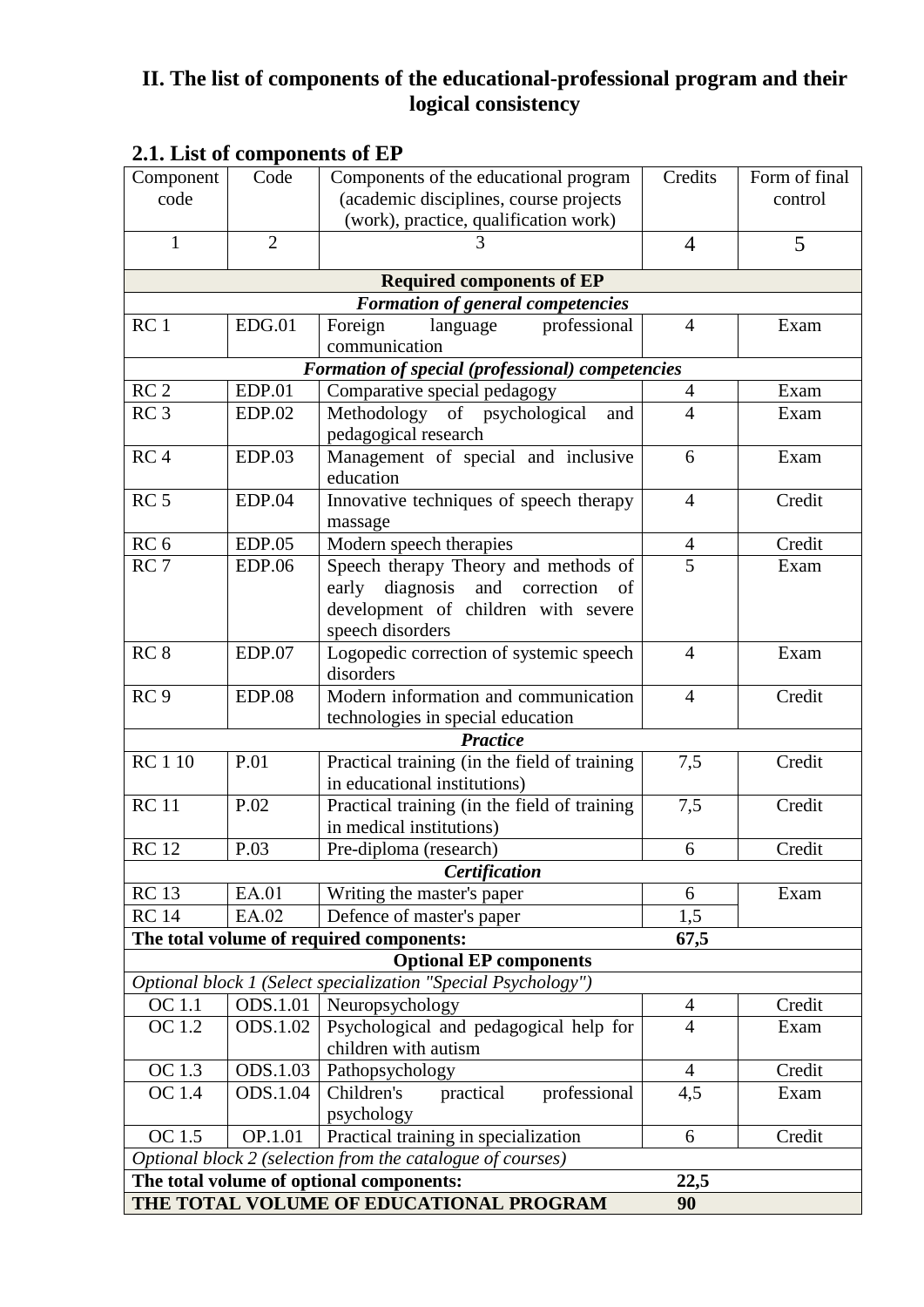| Structural-logical scheme of EP |  |
|---------------------------------|--|
|---------------------------------|--|

|                                                                                                                                            | 1 year                                                                                                                                                | 2 year                                                                                                                         |  |  |  |  |
|--------------------------------------------------------------------------------------------------------------------------------------------|-------------------------------------------------------------------------------------------------------------------------------------------------------|--------------------------------------------------------------------------------------------------------------------------------|--|--|--|--|
| 1 semester                                                                                                                                 | 2 semester                                                                                                                                            | 3 semester                                                                                                                     |  |  |  |  |
|                                                                                                                                            | <b>Formation of general competencies</b>                                                                                                              |                                                                                                                                |  |  |  |  |
| Foreign<br>language<br>professional communication,<br>4 credits                                                                            |                                                                                                                                                       |                                                                                                                                |  |  |  |  |
|                                                                                                                                            | Formation of special (professional) competencies                                                                                                      |                                                                                                                                |  |  |  |  |
| Comparative special<br>pedagogy, 4 credits<br>Methodology of<br>psychological and<br>pedagogical research, 4                               |                                                                                                                                                       |                                                                                                                                |  |  |  |  |
| credits<br>Management of special and<br>inclusive education, 4 credits<br>Innovative techniques of<br>speech therapy massage, 4<br>credits | Management of special and<br>inclusive education, 2 credits                                                                                           |                                                                                                                                |  |  |  |  |
|                                                                                                                                            | Modern speech therapies, 4<br>credits                                                                                                                 |                                                                                                                                |  |  |  |  |
|                                                                                                                                            | Speech therapy Theory and<br>methods of early diagnosis<br>and correction of<br>development of children with<br>severe speech disorders, 5<br>credits |                                                                                                                                |  |  |  |  |
| Logopedic correction of<br>systemic speech disorders, 2<br>credits                                                                         | Logopedic correction of<br>systemic speech disorders, 2<br>credits<br>Modern information and                                                          |                                                                                                                                |  |  |  |  |
|                                                                                                                                            | communication technologies<br>in special education, 4 credits                                                                                         |                                                                                                                                |  |  |  |  |
|                                                                                                                                            | <b>Practice</b>                                                                                                                                       |                                                                                                                                |  |  |  |  |
|                                                                                                                                            | Practical training (in the field<br>of training in educational<br>institutions), 4,5 credits                                                          | Practical training (in the field<br>of training in educational<br>institutions), 3 credits<br>Practical training (in the field |  |  |  |  |
|                                                                                                                                            |                                                                                                                                                       | of training in medical<br>institutions), 7,5 credits                                                                           |  |  |  |  |
|                                                                                                                                            |                                                                                                                                                       | Pre-diploma (research), 6<br>credits                                                                                           |  |  |  |  |
|                                                                                                                                            | Certification                                                                                                                                         |                                                                                                                                |  |  |  |  |
|                                                                                                                                            | Writing the master's paper, 6<br>credits                                                                                                              | Defence of master's paper,<br>1,5 credits                                                                                      |  |  |  |  |
|                                                                                                                                            | <b>Select specialization "Special Psychology"</b>                                                                                                     |                                                                                                                                |  |  |  |  |
| Neuropsychology, 4 credits<br>Psychological and                                                                                            |                                                                                                                                                       |                                                                                                                                |  |  |  |  |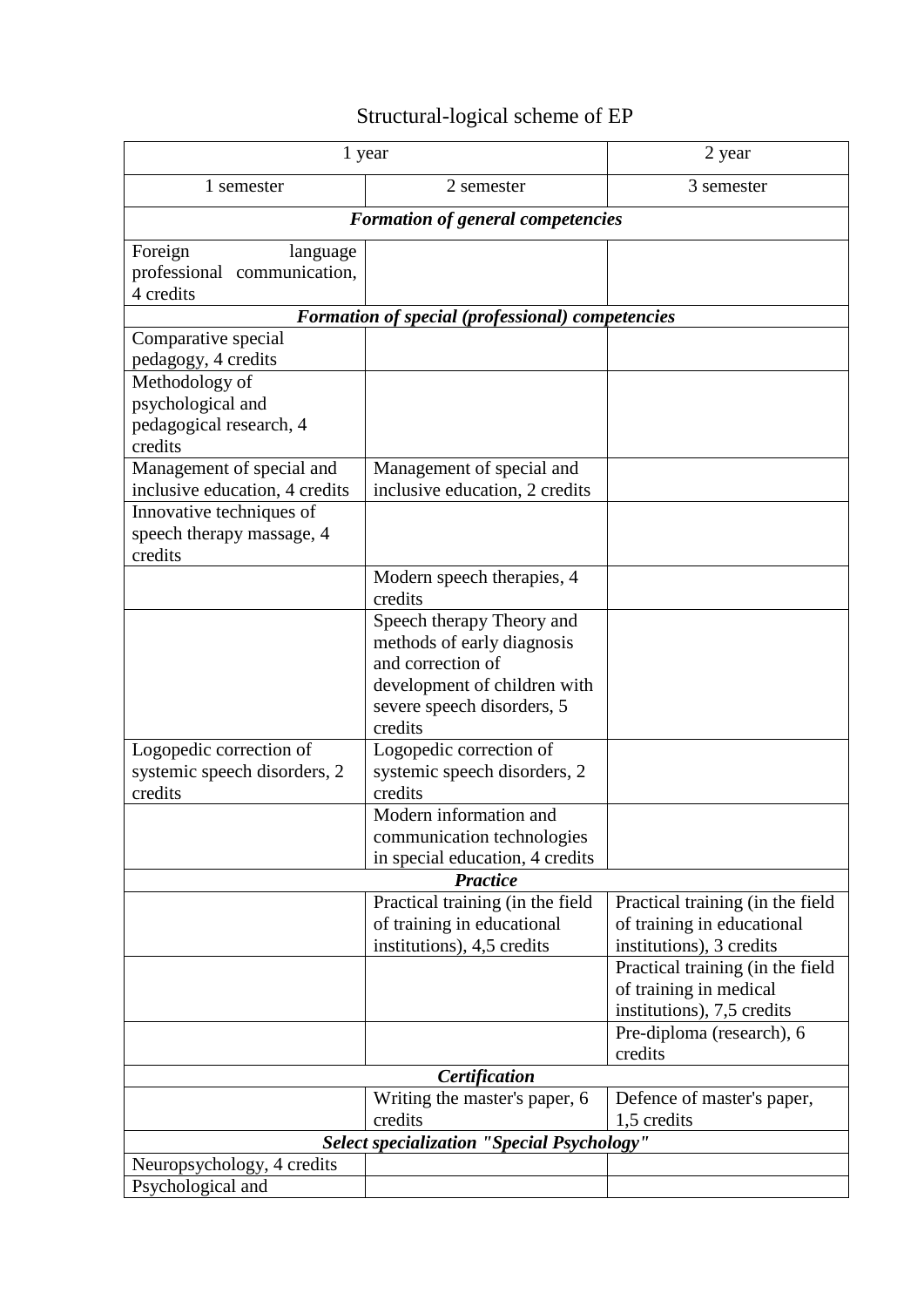| pedagogical help for children<br>with autism, 4 credits |                                                                 |                                                    |  |  |  |  |  |  |  |
|---------------------------------------------------------|-----------------------------------------------------------------|----------------------------------------------------|--|--|--|--|--|--|--|
|                                                         | Pathopsychology, 4 credits                                      |                                                    |  |  |  |  |  |  |  |
|                                                         | Children's practical<br>professional psychology, 4,5<br>credits |                                                    |  |  |  |  |  |  |  |
|                                                         |                                                                 | Practical training in<br>specialization, 6 credits |  |  |  |  |  |  |  |
| Selection from the catalogue of courses                 |                                                                 |                                                    |  |  |  |  |  |  |  |
| 8 credits                                               | 9 credits                                                       | 6 credits                                          |  |  |  |  |  |  |  |

## **III. Form of certification of applicants for higher education**

Certification of graduates in educational program of the specialty 016 Special education is carried out in the form of defence of the qualification master's paper and ends with the issuance of a state-issued document awarding him a Master's degree in qualification: "Master of Special Education, Teacher-Speech Therapist, Speech therapist". The certification is carried out openly and publicly.

# **IV. Matrix of compliance of program competencies to the components of the**

|                 | RC  | $\mathbf{C}$<br>RC | $\mathfrak{c}$<br>RC | $\overline{4}$<br>RC | $\Omega$<br>RC | $\circ$<br>$\rm RC$ | $\overline{ }$<br>$\rm RC$ | $\infty$<br>RC | $\sigma$<br>$\rm RC$ | 10<br>RC | $\overline{\phantom{0}}$<br>$\overline{\phantom{0}}$<br>$\mathsf{R}\mathsf{C}$ | $\mathbf{\Omega}$<br>$\div$<br>RC | $\omega$<br>$\overline{\phantom{0}}$<br>$\rm RC$ | $\overline{1}$<br>$\rm RC$ | $\Box$<br><b>OC</b> | Ċ,<br>$\overline{\phantom{0}}$<br>$\overline{OC}$ | $\dot{\omega}$<br>$\overline{\phantom{0}}$<br>$\overline{OC}$ | 4.<br>$\overline{\phantom{a}}$<br>$\overline{OC}$ | Ċ<br>OC <sub>1</sub> |
|-----------------|-----|--------------------|----------------------|----------------------|----------------|---------------------|----------------------------|----------------|----------------------|----------|--------------------------------------------------------------------------------|-----------------------------------|--------------------------------------------------|----------------------------|---------------------|---------------------------------------------------|---------------------------------------------------------------|---------------------------------------------------|----------------------|
| $\rm GC$ $1$    | $+$ | $\pm$              |                      | $+$                  |                |                     |                            |                | $+$                  |          |                                                                                |                                   | $+$                                              |                            |                     |                                                   |                                                               |                                                   |                      |
| GC <sub>2</sub> | $+$ | $\pm$              | $^{+}$               | $\pm$                | $+$            | $+$                 | $+$                        | $+$            | $+$                  | $+$      | $+$                                                                            | $\ddot{}$                         | $+$                                              | $+$                        | $\pm$               | $^{+}$                                            | $\pm$                                                         | $\ddot{}$                                         | $\pm$                |
| GC <sub>3</sub> |     |                    | $+$                  |                      |                |                     |                            |                |                      |          |                                                                                | $+$                               | $+$                                              | $+$                        |                     |                                                   |                                                               |                                                   |                      |
| GC <sub>4</sub> |     |                    |                      |                      |                |                     |                            |                | $+$                  | $+$      | $+$                                                                            |                                   |                                                  | $+$                        |                     |                                                   |                                                               |                                                   | $\ddot{}$            |
| GC <sub>5</sub> | $+$ | $+$                | $+$                  | $^{+}$               | $+$            | $+$                 | $+$                        | $+$            | $+$                  | $+$      | $+$                                                                            | $+$                               | $+$                                              |                            | $+$                 | $+$                                               | $+$                                                           | $+$                                               | $+$                  |
| GC <sub>6</sub> |     | $+$                | $+$                  | $\ddot{}$            | $+$            | $+$                 | $+$                        | $+$            | $+$                  | $+$      | $+$                                                                            | $+$                               | $+$                                              | $+$                        | $\pm$               | $^{+}$                                            | $+$                                                           | $+$                                               | $+$                  |
| GC <sub>7</sub> | $+$ | $+$                | $+$                  | $+$                  | $+$            | $+$                 | $+$                        | $+$            | $+$                  | $+$      | $+$                                                                            | $+$                               | $+$                                              | $+$                        | $+$                 | $+$                                               | $+$                                                           | $+$                                               | $+$                  |
| $GC\ 8$         |     |                    |                      |                      |                |                     |                            |                |                      | $+$      | $+$                                                                            | $+$                               |                                                  |                            |                     |                                                   |                                                               |                                                   | $\ddot{}$            |
| PC1             |     | $+$                | $+$                  | $+$                  | $+$            | $+$                 | $+$                        | $+$            | $+$                  | $+$      | $+$                                                                            | $+$                               | $+$                                              | $+$                        | $+$                 | $+$                                               | $+$                                                           | $+$                                               | $\ddot{}$            |
| PC <sub>2</sub> |     |                    |                      | $^{+}$               | $+$            | $+$                 | $+$                        | $+$            |                      | $+$      | $+$                                                                            |                                   | $+$                                              |                            | $+$                 | $+$                                               | $\pm$                                                         | $+$                                               | $\ddot{}$            |
| PC <sub>3</sub> |     |                    |                      |                      | $+$            | $+$                 | $+$                        | $+$            | $+$                  | $+$      | $+$                                                                            |                                   | $+$                                              |                            |                     |                                                   |                                                               |                                                   |                      |
| PC <sub>4</sub> |     |                    |                      | $+$                  |                | $+$                 | $+$                        | $+$            |                      | $+$      | $+$                                                                            |                                   |                                                  |                            | $+$                 | $+$                                               | $+$                                                           | $+$                                               | $\ddot{}$            |
| PC <sub>5</sub> |     |                    |                      | $+$                  |                |                     | $+$                        | $+$            |                      |          |                                                                                |                                   |                                                  |                            |                     |                                                   |                                                               |                                                   |                      |
| PC <sub>6</sub> |     |                    |                      | $+$                  |                | $+$                 |                            |                |                      | $+$      |                                                                                |                                   | $+$                                              |                            |                     | $+$                                               |                                                               |                                                   |                      |

## **educational program**